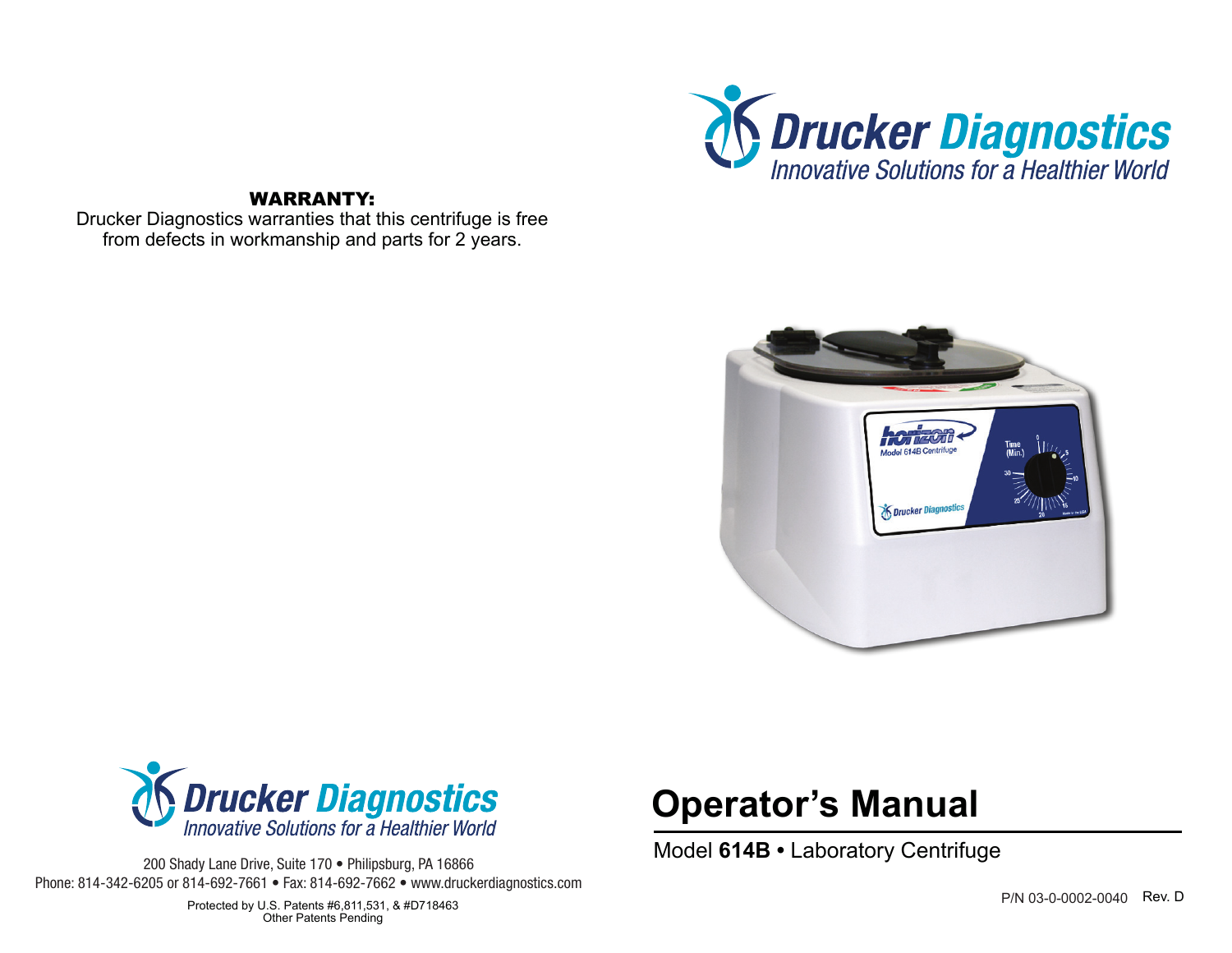# **Table of Contents**

| Setup Location and Procedure pg. 4      |  |
|-----------------------------------------|--|
|                                         |  |
| Rotor Removal and Installation  pg. 5   |  |
| Tube Holder Configurations  pg. 6       |  |
| Care and Preventative Maintenance pg. 7 |  |
|                                         |  |
|                                         |  |
| Calibration and Ground Testing pg. 8    |  |
|                                         |  |
|                                         |  |
|                                         |  |
|                                         |  |
|                                         |  |
|                                         |  |

**WARNING:** For the safety of both the operator and service personnel, care should be taken when using this centrifuge if handling substances that are known to be toxic, radioactive or contaminated with pathogenic microorganisms. When Risk Group II materials are used, (as identified in the World Health Organization "Laboratory Bio–Safety Manual"), a Bio–Seal should be employed. The Bio–Seal accessory for the model 614 tube holders is the non–aerosol shield cap, p/n 7713011. In the event that materials of a higher risk group are being used, more than one level of protection must be provided. The use of flammable or explosive materials as well as those materials which have a vigorous chemical reaction is prohibited. For your safety and the durability of your machine, never transport or store centrifuge with tube holders inside machine.

# **Model Description:**

**The Model 614B** is a continuous duty centrifuge designed for the small lab or doctor's office for the purposes of separating laboratory fluids. The unit is controlled by a mechanical timer settable from 1 to 30 minutes. Samples can be safely viewed through the transparent lid. In the event that the lid is opened during a run, the power to the motor is disconnected.

For warranty information, turn to page 12.

## **Supplied Equipment\*:**

The following items come standard with each **Model 614B** centrifuge:

| 1. One (1) six-place fixed-angle rotor | p/n | 7786047        |
|----------------------------------------|-----|----------------|
|                                        |     |                |
| 2. Operator's manual                   | p/n | 03-0-0002-0040 |
| 3. Six (6) 125 mm tube holders         | p/n | 7713032        |
| 4. Six (6) 100 mm tube holders         | p/n | 7713031        |
| 5. Six (6) 75 mm tube holders          | p/n | 7713033        |





\* The rotor and rotor accessories are rated for a rotation frequency of 3,500 RPM.

### **Replacement Parts:**

| Part No.       | <b>Description</b>                  |
|----------------|-------------------------------------|
| 7724037        | Foot, rubber                        |
| 7751068        | Switch, lid safety                  |
| 7786047        | Rotor, six-place fixed-angle        |
| 7735050        | Motor, 1/30 H.P.                    |
| 7722009        | <b>Timer with Switch</b>            |
| 7751043        | Circuit Breaker                     |
| 7760002        | Power cord                          |
| 7714101        | Pawl, latch, lid                    |
| 7714103        | Knob, latch, lid                    |
| 7712260        | Lid                                 |
| 7724071        | Hinge, friction                     |
| 7732018        | Seal, lid gasket                    |
| 7713033        | Tube holder, green, for 75mm tubes  |
| 7713031        | Tube holder, red, for 100mm tubes   |
| 7713032        | Tube holder, black, for 125mm tubes |
| 03-1-0004-0036 | Gasket, Guard Bowl                  |
| 03-0-0003-0061 | <b>Front Panel Label</b>            |

### **Available Accessories:**

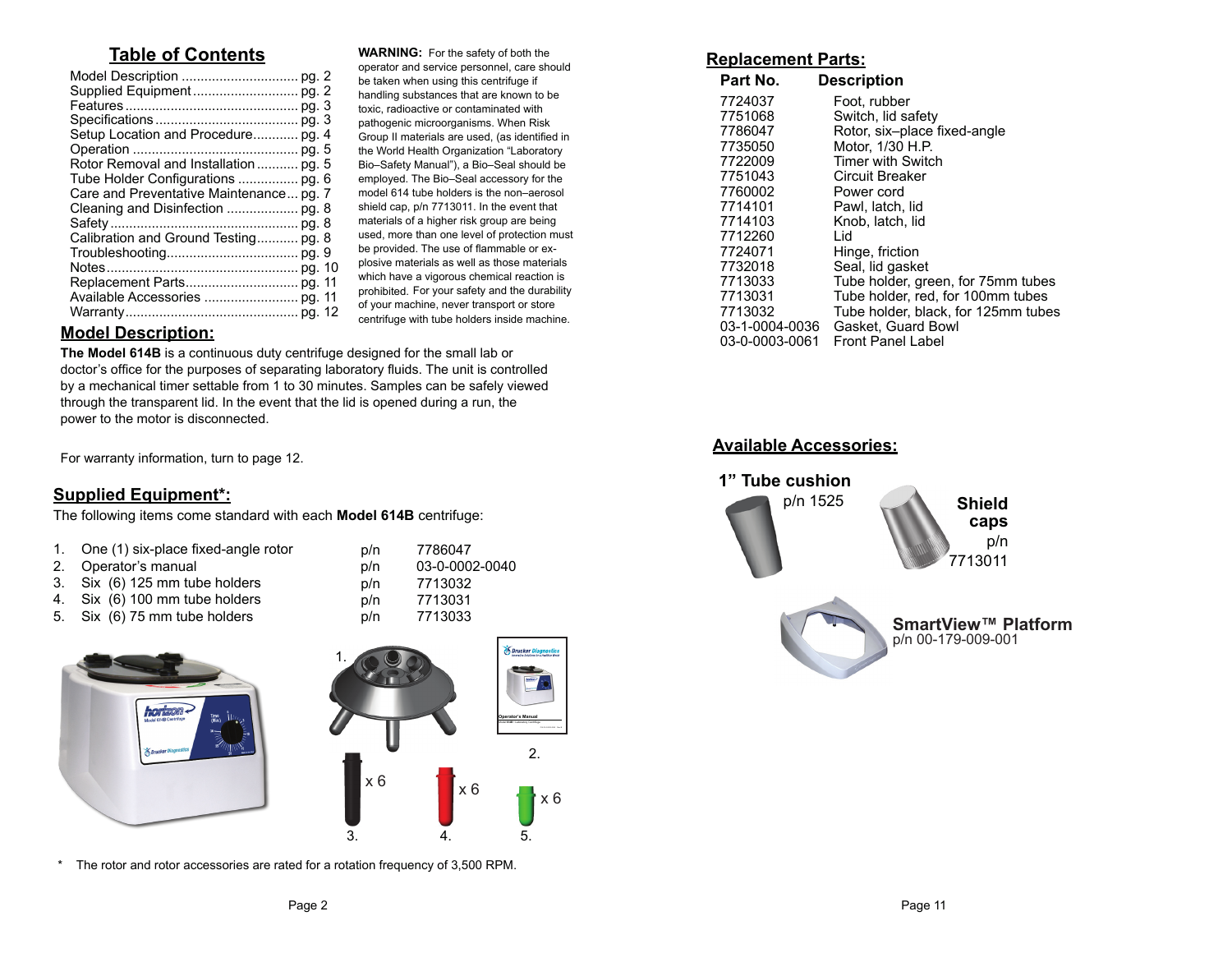### **Features:**

- Fixed-angle rotor for spinning 75 mm, 100 mm and 125 mm test tubes in specially designed tube holders
- Cool–Flow air flow design that prevents overheating of samples
- Heavy gauge steel construction for safety and durability
- Lid safety switch that prevents the centrifuge from operating unless the lid is closed and latched
- Removable rotor for easy cleaning
- Brushless A/C motor
- Clear lid for safe observation of samples and optical calibration of speed

### **Specifications:**

### *General Specifications for the Model 614B Centrifuge*

| Nominal Speed (125 mm holders):   | 3,150 $(\pm 100)$ RPM         |
|-----------------------------------|-------------------------------|
| Nominal RCF (125 mm holders):     | 1,200 ( $\pm$ 60) xg          |
| Nominal Speed (100 mm holders):   | 3,250 ( $\pm$ 100) RPM        |
| Nominal RCF (100 mm holders):     | 1,080 ( $\pm$ 60) xq          |
| Nominal Speed (75 mm holders):    | 3,250 (± 100) RPM             |
| Nominal RCF (75 mm holders):      | 950 $(\pm 60)$ xg             |
| Maximum capacity:                 | 90 mL (6 x 15 mL)*            |
| Overall Dimensions (H x W x D):   | 8.75 in. x 11.75 in. x 14 in. |
| <b>Centrifuge Motor:</b>          | 1/30 HP, AC                   |
| <b>Nominal Acceleration Time:</b> | 45 seconds                    |
| Protection Breaker:               | 4 Amp. re-settable            |
| Timer:                            | mechanical, 1 to 30 minutes   |
|                                   | $accuracy \pm 10\%$           |
| <b>Current Requirement:</b>       | 1.0 Amps                      |
| <b>Voltage Requirement:</b>       | 115 $(\pm 10)$ Volts          |
| Frequency:                        | 60 Hz                         |

*Any use other than those specified by the Manufacturer is explicitly prohibited.* 

\* Maximum sample density is 1.15 grams / mL, (water density = 1.0 grams / mL)

**Weight:** 11 lbs.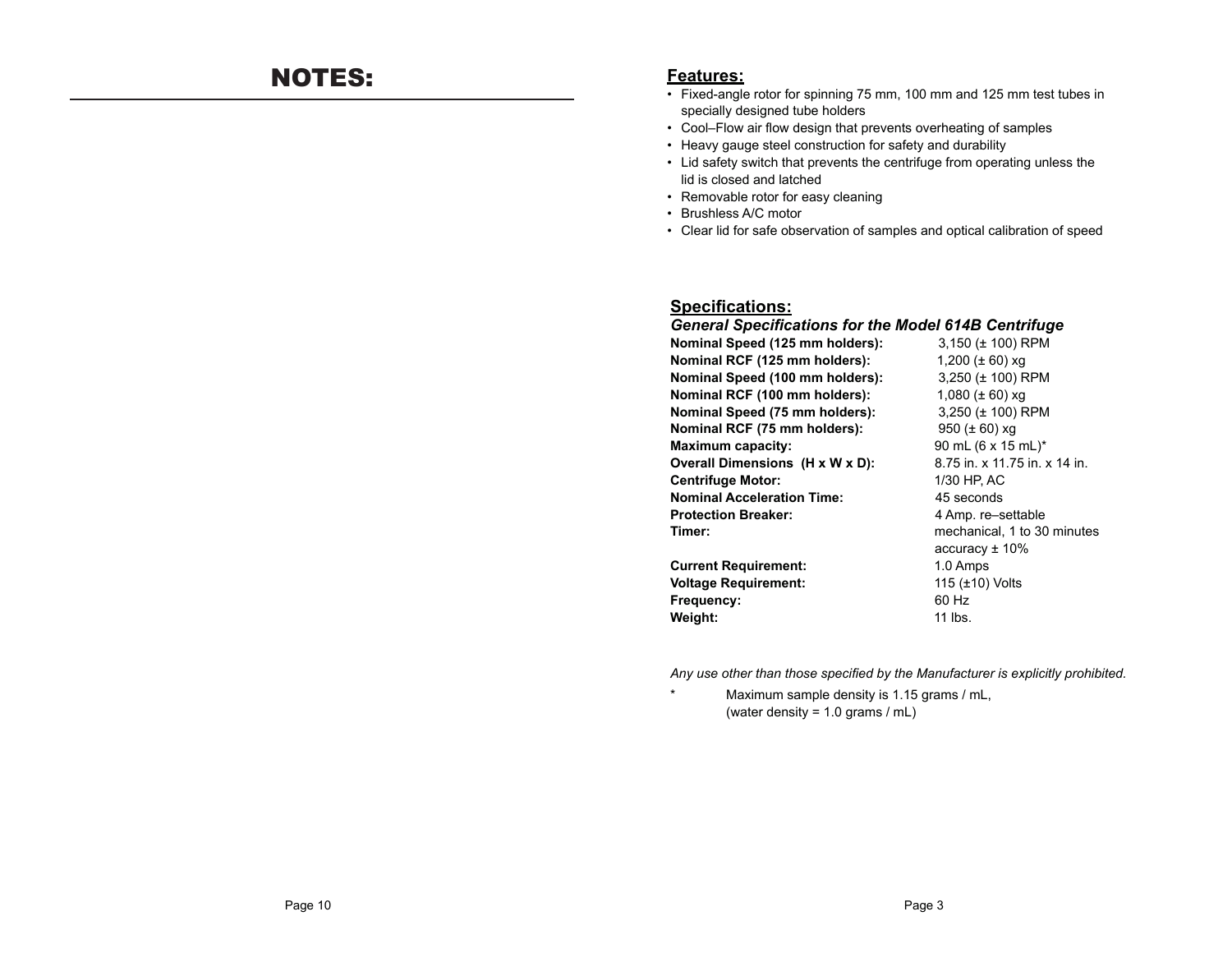# **Setup Location:**

- 1. Unpack the centrifuge and verify that all of the supplied equipment is present.
- 2. Choose a setup location which meets the following criteria:
	- a) A bench top clearance height of 20" is required in order to open the lid.
	- b) The clearance envelope is the space around the centrifuge which is required for safety. Choose a setup location which will allow for a clearance envelope of at least 24" x 24", (with the centrifuge at the center). No person or hazardous material shall be permitted in the clearance envelope during operation. The operator time within the envelope shall be limited to the time necessary for loading, unloading and centrifuge operation only.
	- c) Proper ventilation is necessary to prevent the overheating of samples as well as premature failure of the centrifuge. Choose an area which will allow unencumbered air flow.
	- d) The centrifuge is designed to secure to the operating surface by four suction feet. No adjustment is necessary for leveling the centrifuge, however, the surface should be flat and level.
	- e) **Be sure the outlet is always within reach as the line cord is the means of emergency disconnection!**

# **Initial Setup Procedure:**

*If any problems are found during the initial setup procedure, refer to the troubleshooting section on page 9. For further assistance, contact Drucker Diagnostics at* **814-342-6205 or 814-692-7661.**

- 1. Plug the centrifuge in to an approved electrical outlet. For electrical safety, the unit must always be properly grounded.
- 2. Turn the latch counter–clockwise and open the lid.
- 3. Spin the rotor by hand; check for free and level rotation.
- 4. Close the lid. Rotate the lid knob clockwise to its complete stop position.
- 5. Turn the centrifuge on by turning the timer to 10 minutes.
- 6. Listen to the centrifuge. A smooth whirring sound should be heard.

*After the centrifuge has passed this procedure it is ready for operation.*

# **BALANCED LOADS**

*Your centrifuge must contain a balanced load in order to work properly. Use the following rules when loading the rotor. Spinning balanced loads will extend the life of the machine and produce better results.*

- *1. Opposing tube holders must be identical and must contain the same cushion, or none at all.*
- *2. Opposing tube holders must be empty or loaded with equally weighted samples.*
- *3. If an odd number of samples is to be spun, fill a tube with water to match the weight of the unpaired sample and place it across from this sample.*

# **Troubleshooting:**



NOTE: *The latch must be turned completely clockwise to its stop position in order for the centrifuge to operate.*

| 1. | Problem:   | The rotor does not spin freely.                                                                                                                                                                                                              |
|----|------------|----------------------------------------------------------------------------------------------------------------------------------------------------------------------------------------------------------------------------------------------|
|    | Solutions: | - Make sure nothing has fallen into the rotor chamber.<br>- If there is nothing obstructing the rotor, contact Drucker<br>Diagnostics for further assistance.                                                                                |
| 2. | Problem:   | Excessive noise when the machine is running.                                                                                                                                                                                                 |
|    | Solutions: | - Check to see that the load is balanced.<br>- Make sure that nothing has fallen into the rotor chamber.<br>- Make sure that the nut in the center of the rotor is tight.<br>- Have a technician test the motor and replace it if necessary. |
| 3. | Problem:   | The centrifuge does not run.                                                                                                                                                                                                                 |
|    | Solutions: | - Check the electrical outlet.<br>- Make sure the lid latch is turned completely clockwise to its stop<br>position.                                                                                                                          |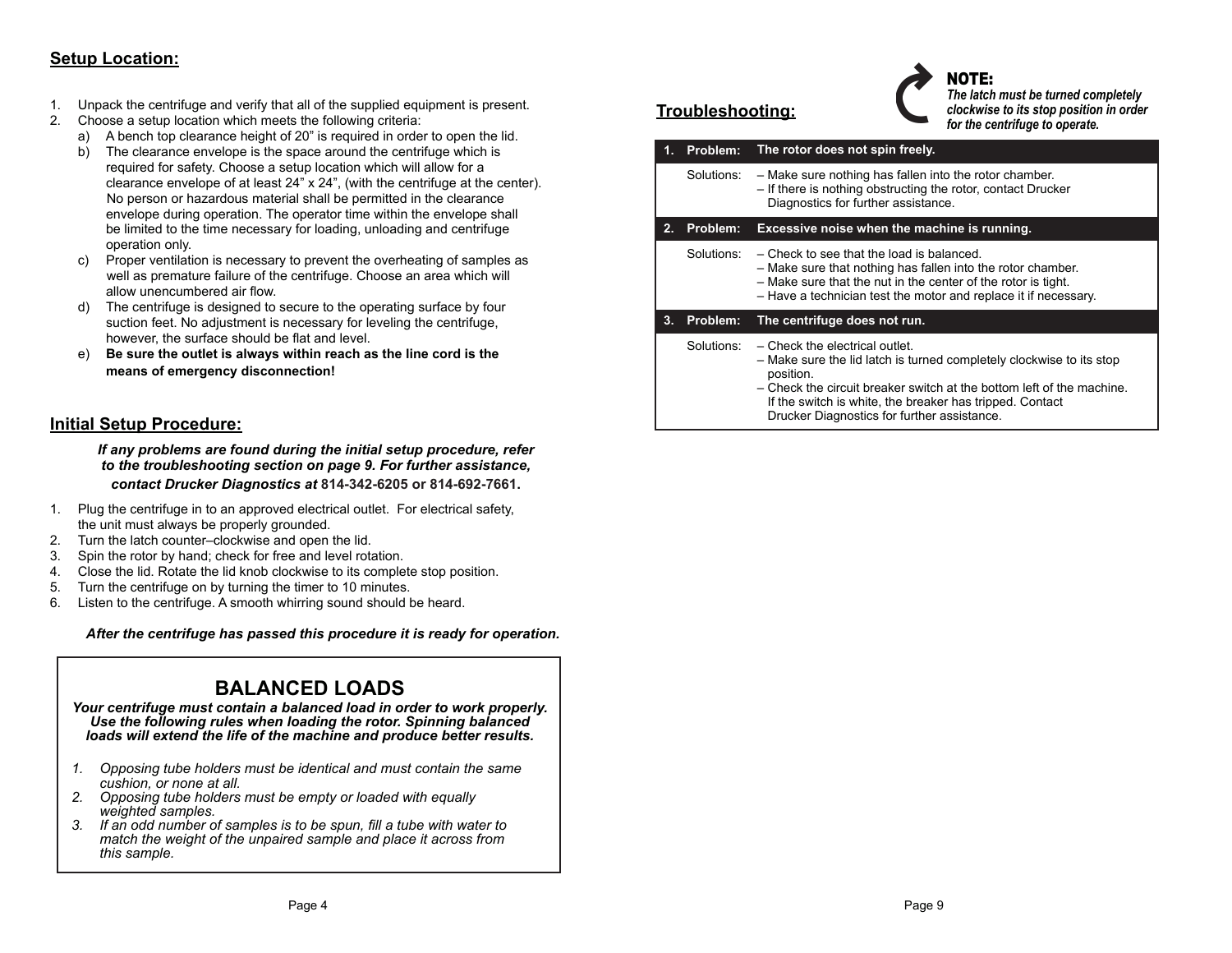# **Cleaning and Disinfection:**

To prolong the life of the centrifuge cleaning and disinfection is recommended every six months, or whenever there is a spillage or tube breakage. Contaminants must be removed immediately, or corrosion and premature degradation of components can occur.

- 1. Unplug the centrifuge before cleaning.
- 2. Apply cleaning solutions with a towel or cloth. Do not submerge the centrifuge in water or other cleaning solutions as this will cause damage and void the warranty.
- 3. **ONLY isopropyl alcohol, soap and water, or a 10% (5500 PPM) bleach solution should be used for cleaning and disinfection of the centrifuge and accessories.**
- 4. All surfaces must be dried immediately after cleaning and disinfecting.
- 5. TBQ Germicidal products shall not be used, as they will cause damage to the centrifuge and void the warranty.
- 6. The use of fully/partially halogenated hydrocarbons, ketones, esters, ethers, benzyls, ethyl benzenes, and all other chemicals not prescribed by the manufacturer shall not be used as they may cause damage to the rotor chamber, rotor, tube holders, accessories and centrifuge exterior and void the warranty.
- 7. It may be necessary to remove the rotor and clean the rotor chamber. Follow the instructions on page 7 to remove and reinstall the rotor.

**Safety:** *The Model 614B complies with US, Canadian, and European Safety standards.*

**Lid Safety Switch:** The lid is secured to the top of the cabinet by a latching knob and pawl system. When the knob is rotated clockwise, the pawl grips the underside of the cabinet opening and prevents the lid from opening. A mechanical stop positions the pawl and prevents it from rotating completely. When rotated to the stop position, the pawl makes contact with a micro–switch mounted underneath the cabinet top. The lid safety switch prevents the centrifuge from operating while the lid is open.

**Circuit Breaker:** The Model 614B is protected with a 4 Amp circuit breaker located at the rear of the machine mounted to the base. Any electrical short circuit will cause the breaker to cut power to the machine.

### **Calibration and Earth Ground Testing:**

It is recommended that the top speed, ground continuity and line leakage be tested every two years for continued safe operation. Contact Drucker Diagnostics for further information or testing availability.

# **Operation:**

### *NOTE: Follow the initial setup procedure on page 4 before initial operation.*

- 1. Plug the centrifuge into an approved 115 Volt A.C., 60 Hz. outlet.
- 2. Turn the latch counter-clockwise and open the lid.
- 3. Insert cushions (if needed) into the tube holders for the tube size you are using. Refer to 'Tube Holder Configurations' (page 6) for assistance.
- 4. Place the test tube samples into the tube holders. Be sure to follow the rules for balanced loads.
- 5. Close the lid and turn the lid knob clockwise to its complete stop position.
- 6. Turn on the machine by turning the timer to the desired run time.
- 7. The centrifuge should begin to spin.
- 8. Once the timer reaches zero, power will be cut to the motor and the rotor will coast to a stop. Do not open the lid until the rotor has come to a complete stop.
- 9. Turn the lid knob counter–clockwise and open the lid.
- 10. Remove the samples.
- 11. The centrifuge is immediately ready for operation.

### **Rotor Removal and Installation:**

### *To remove the rotor:*

**CAUTION:** Unplug the centrifuge from the electrical outlet at this time to eliminate the possibility of electrical shock or other injury.

- 1. Open the lid.
- 2. Remove the test tube holders.
- 3. Remove the knob or nut in the center of the rotor by turning it counter-clockwise. A nut driver may be required.
- 4. The rotor is sitting on a cone-shaped adapter. Pull the rotor up and off of this adapter.

### *To install the rotor:*

- 1. Place the rotor back onto the cone-shaped adapter. You may need to turn the rotor slightly to line it up properly.
- 2. The rotor should slide onto the rotor cone freely.
- 3. Once a proper fit has been achieved, replace the rotor knob or nut and turn it until it is hand-tight.
- 4. Replace the tube holders and verify that they are seated properly.
- 5. It is recommended that the initial setup procedures be performed to ensure that the rotor has been installed correctly and that no damage has been done to the centrifuge during either the rotor installation or possible rotor chamber cleaning. See page 4 for this procedure.